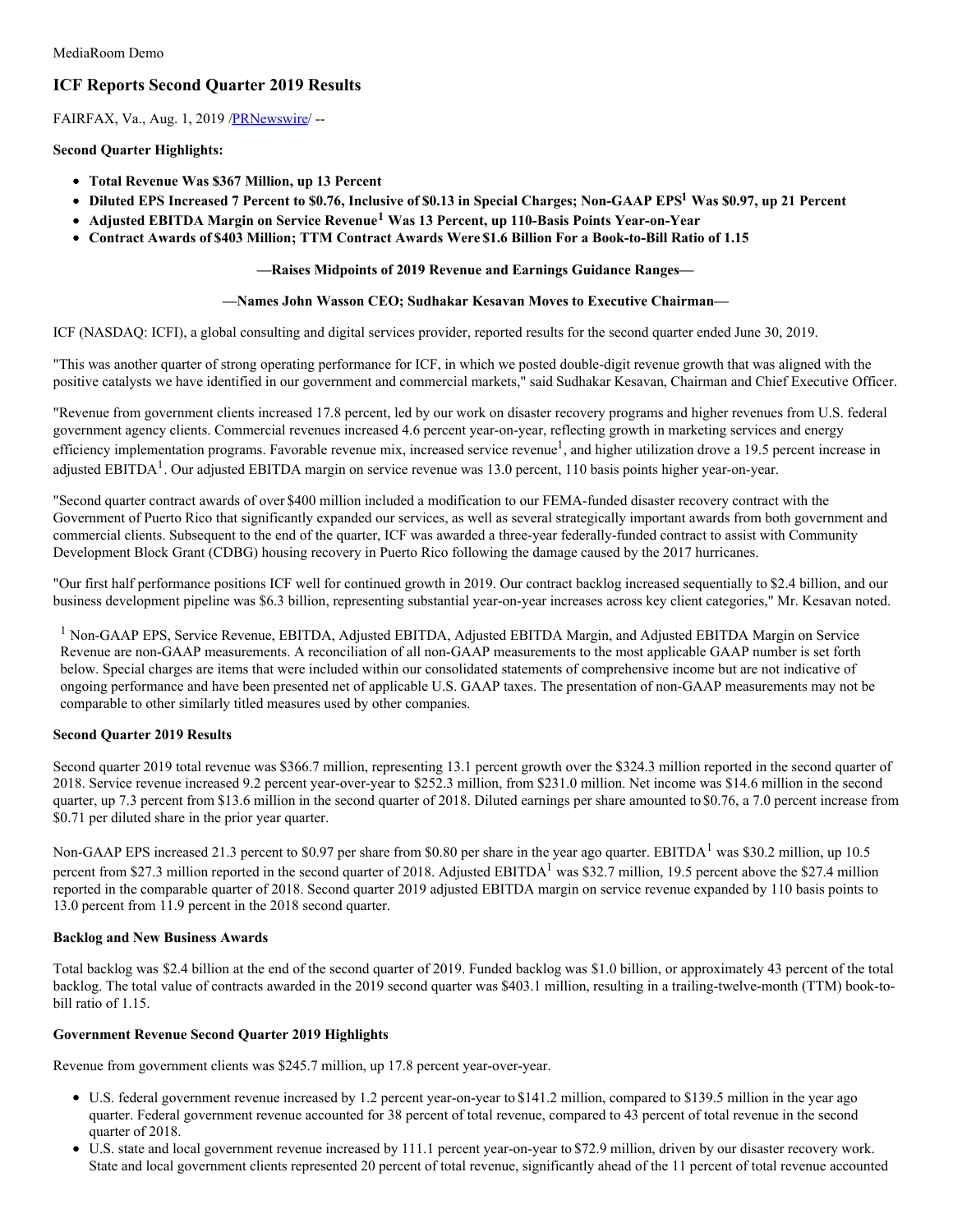for in the 2018 second quarter.

International government revenue was \$31.7 million, compared to \$34.6 million in the year-ago quarter, and accounted for 9 percent of total revenue, compared to 11 percent in the second quarter of 2018. On a constant currency basis, international government revenue was down an estimated 2.6 percent.

### **Key Government Contracts Awarded in the Second Quarter**

ICF was awarded more than 100 U.S. federal contracts and task orders and almost 300 additional contracts from U.S. state and local and international governments with an aggregate value of \$280.9 million. Notable awards won in the second quarter included:

- **Disaster recovery:** A contract modification to continue providing hazard mitigation and related services in Puerto Rico that are part of disaster recovery activities associated with Hurricanes Irma and Maria.
- **Technical support:** A recompete contract with the U.S. Environmental Protection Agency to provide technical support to the National  $\bullet$ Center for Environmental Assessment.
- **Program support:** A contract with a U.S. federal agency to support the launch of in-school youth apprenticeship programs.
- **Strategic communications:** A recompete contract with the National Institutes of Health to provide communications and media services related to health education.
- **Survey research:** A recompete contract with the New York State Department of Health to provide survey support for the Behavioral Risk Factor Surveillance System of the U.S. Centers for Disease Control.
- **Cybersecurity and resilience:** A recompete contract with the Maryland Administrative Office of the Courts to provide enterprise cybersecurity support.

Subsequent to the end of the second quarter, the Company was awarded a \$25 million, three-year federally-funded contract to assist with CDBG housing recovery programs in Puerto Rico associated with hurricanes Irma and Maria.

#### **Commercial Revenue Second Quarter 2019 Highlights**

- Commercial revenue was \$121.0 million, up 4.6 percent from the \$115.7 million reported in last year's second quarter. Commercial revenue accounted for 33 percent of total revenue compared to 35 percent of total revenue in the 2018 second quarter.
- Energy markets, which include energy efficiency programs, represented 45 percent of commercial revenue. Marketing services accounted for 46 percent of commercial revenue.

#### **Key Commercial Contracts Awarded in the Second Quarter 2019**

Commercial sales were \$122.1 million in the second quarter of 2019. ICF was awarded more than 750 commercial projects globally during the second quarter including:

#### *In Energy Markets:*

- A recompete contract with a northeastern U.S. utility to support its portfolio of energy efficiency programs.
- A contract with a midwestern U.S. utility to support its commercial and industrial energy efficiency programs.
- A contract with a North American energy agency to support implementation of business, non-profit, and institutional energy savings programs.

#### *In Marketing Services:*

- A recompete contract with a U.S. health insurer to provide marketing services.
- A contract with a U.S. health insurer to provide program rollout and design thinking support services.
- A contract with a U.S. pharmaceutical company to provide additional corporate communications and related services.

#### **Dividend Declaration**

On August 1, 2019, ICF declared a quarterly cash dividend of \$0.14 per share, payable on October 15, 2019 to shareholders of record on September 13, 2019.

#### **Summary and Outlook**

"ICF continued to execute well in the first half of this year, leveraging our domain expertise to take advantage of growth opportunities across our government and commercial client sets. Year-to-date operating results, recent wins and pipeline activity support our expectations for substantial growth in 2019 and beyond. Consequently, we have raised the midpoints for our guidance ranges for revenues and earnings. We now expect 2019 revenues to range from \$1.475 billion to \$1.5 billion, GAAP EPS to be between \$3.80 and \$3.95, exclusive of special charges, and Non-GAAP EPS to be in the range of \$4.10 to \$4.25. Operating cash flow is projected to be in the range of \$100 million to \$120 million.

"We were pleased to announce today via a separate press release that our Board of Directors has approved a succession plan that calls for the appointment of John Wasson, President, to the additional position of Chief Executive Officer and Board Member, and that I will move to Executive Chairman effective October 1, 2019. This represents a seamless succession at ICF, ensuring that we have the continuity of leadership needed to continue on our growth path," Mr. Kesavan concluded.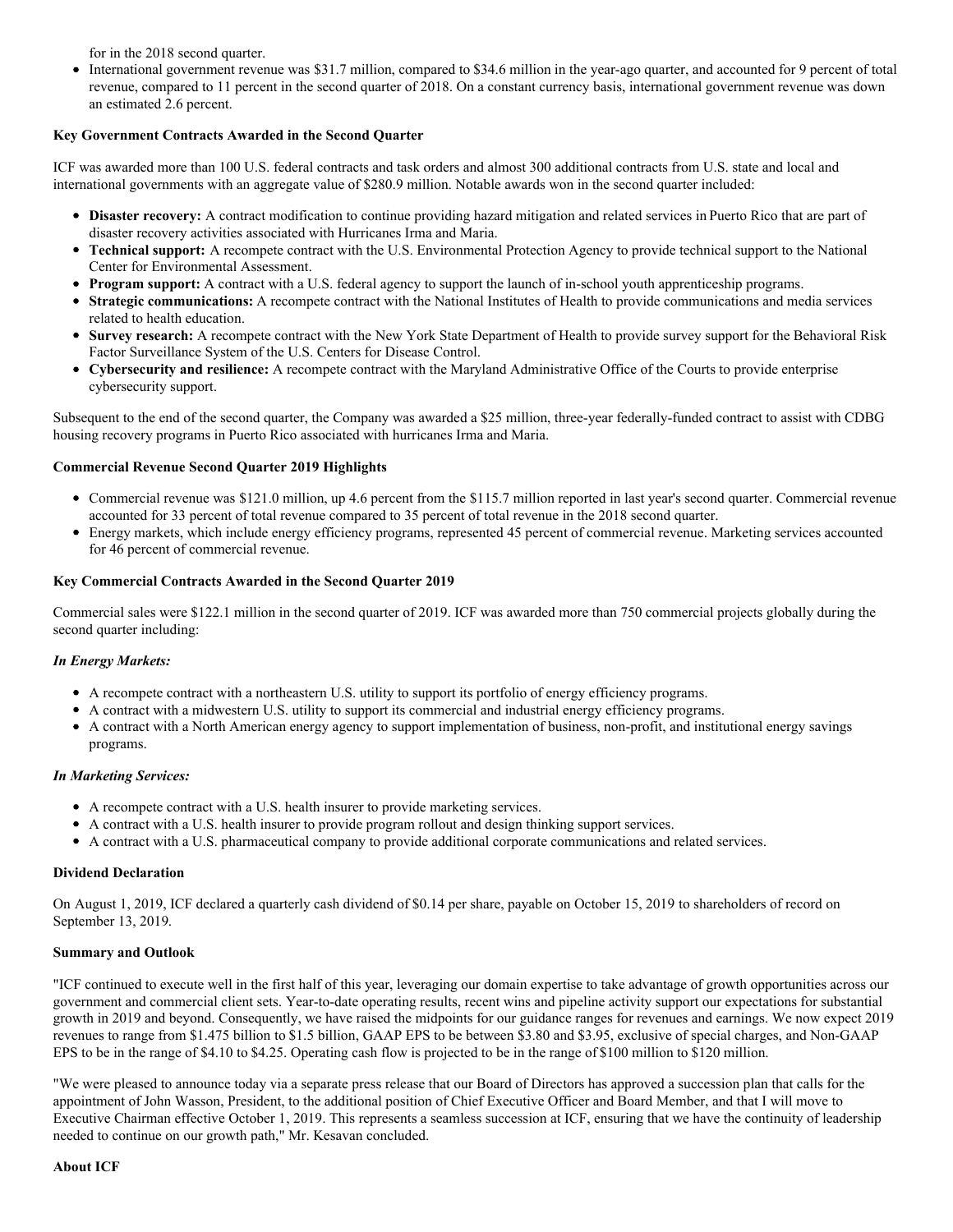ICF (NASDAQ: ICFI) is a global consulting services company with over 7,000 full- and part-time employees, but we are not your typical consultants. At ICF, business analysts and policy specialists work together with digital strategists, data scientists and creatives. We combine unmatched industry expertise with cutting-edge engagement capabilities to help organizations solve their most complex challenges. Since 1969, public and private sector clients have worked with ICF to navigate change and shape the future. Learn more at icf.com.

#### *Caution Concerning Forward-looking Statements*

Statements that are not historical facts and involve known and unknown risks and uncertainties are "forward-looking statements" as defined in the Private Securities Litigation Reform Act of 1995. Such statements may concern our current expectations about our future results, plans, operations and prospects and involve certain risks, including those related to the government contracting industry generally; our particular business, including our dependence on contracts with U.S. federal government agencies; and our ability to acquire and successfully integrate businesses. These and other factors that could cause our actual results to differ from those indicated in forward-looking statements are included in the "Risk Factors" section of our securities filings with the Securities and Exchange Commission. The forward-looking statements included herein are only made as of the date hereof, and we specifically disclaim any obligation to update these statements in the future.

#### **ICF International, Inc. and Subsidiaries Consolidated Statements of Comprehensive Income (Unaudited)**

|                                          |                          | <b>Three Months Ended</b><br><b>June 30,</b> |                           |                  | <b>Six Months Ended</b><br>June 30, |           |                          |           |
|------------------------------------------|--------------------------|----------------------------------------------|---------------------------|------------------|-------------------------------------|-----------|--------------------------|-----------|
| (in thousands, except per share amounts) |                          | 2019                                         |                           | 2018             |                                     | 2019      |                          | 2018      |
| Revenue                                  | $\overline{\mathcal{S}}$ | 366,717                                      |                           | $\sqrt{324,315}$ |                                     | \$707,971 |                          | \$627,095 |
| Direct costs                             |                          | 235,053                                      |                           | 206,565          |                                     | 451,002   |                          | 395,391   |
| Operating costs and expenses:            |                          |                                              |                           |                  |                                     |           |                          |           |
| Indirect and selling expenses            |                          | 101,450                                      |                           | 90,410           |                                     | 197,969   |                          | 180,069   |
| Depreciation and amortization            |                          | 5,595                                        |                           | 4,045            |                                     | 10,357    |                          | 8,514     |
| Amortization of intangible assets        |                          | 2,077                                        |                           | 2,270            |                                     | 4,212     |                          | 4,514     |
| Total operating costs and expenses       |                          | 109,122                                      |                           | 96,725           |                                     | 212,538   |                          | 193,097   |
| Operating income                         |                          | 22,542                                       |                           | 21,025           |                                     | 44,431    |                          | 38,607    |
| Interest expense                         |                          | (2,934)                                      |                           | (2,167)          |                                     | (5,387)   |                          | (3,833)   |
| Other income (expense)                   |                          | 186                                          |                           | (318)            |                                     | (226)     |                          | (214)     |
| Income before income taxes               |                          | 19,794                                       |                           | 18,540           |                                     | 38,818    |                          | 34,560    |
| Provision for income taxes               |                          | 5,183                                        |                           | 4,923            |                                     | 8,889     |                          | 8,526     |
| Net income                               | $\mathbb{S}$             | 14,611                                       | \$                        | 13,617           | \$                                  | 29,929    | S.                       | 26,034    |
| Earnings per Share:                      |                          |                                              |                           |                  |                                     |           |                          |           |
| <b>Basic</b>                             | \$                       | 0.78                                         | \$                        | 0.72             | $\mathbb S$                         | 1.59      | \$                       | 1.39      |
| Diluted                                  | \$                       | 0.76                                         | $\overline{\mathcal{S}}$  | 0.71             | $\overline{\mathcal{S}}$            | 1.56      | $\overline{\mathcal{S}}$ | 1.36      |
| Weighted-average Shares:                 |                          |                                              |                           |                  |                                     |           |                          |           |
| <b>Basic</b>                             |                          | 18,805                                       |                           | 18,806           |                                     | 18,815    |                          | 18,738    |
| Diluted                                  |                          | 19,133                                       |                           | 19,209           |                                     | 19,213    |                          | 19,208    |
| Cash dividends declared per common share | \$                       | 0.14                                         | $\boldsymbol{\mathsf{S}}$ | 0.14             | $\$$                                | 0.28      | \$                       | 0.28      |
| Other comprehensive loss, net of tax     |                          | (2, 853)                                     |                           | (3,317)          |                                     | (2,570)   |                          | (1,708)   |
| Comprehensive income, net of tax         | $\mathbb{S}$             | 11,758                                       | \$                        | 10,300           | \$                                  | 27,359    | \$                       | 24,326    |

## **ICF International, Inc. and Subsidiaries Reconciliation of Non-GAAP financial measures (2) (Unaudited)**

|                                          | <b>Three Months Ended</b> |                 | <b>Six Months Ended</b> |          |
|------------------------------------------|---------------------------|-----------------|-------------------------|----------|
|                                          |                           | <b>June 30.</b> |                         | June 30. |
| (in thousands, except per share amounts) | 2019                      | 2018            | 2019                    | 2018     |
| <b>Reconciliation of Service Revenue</b> |                           |                 |                         |          |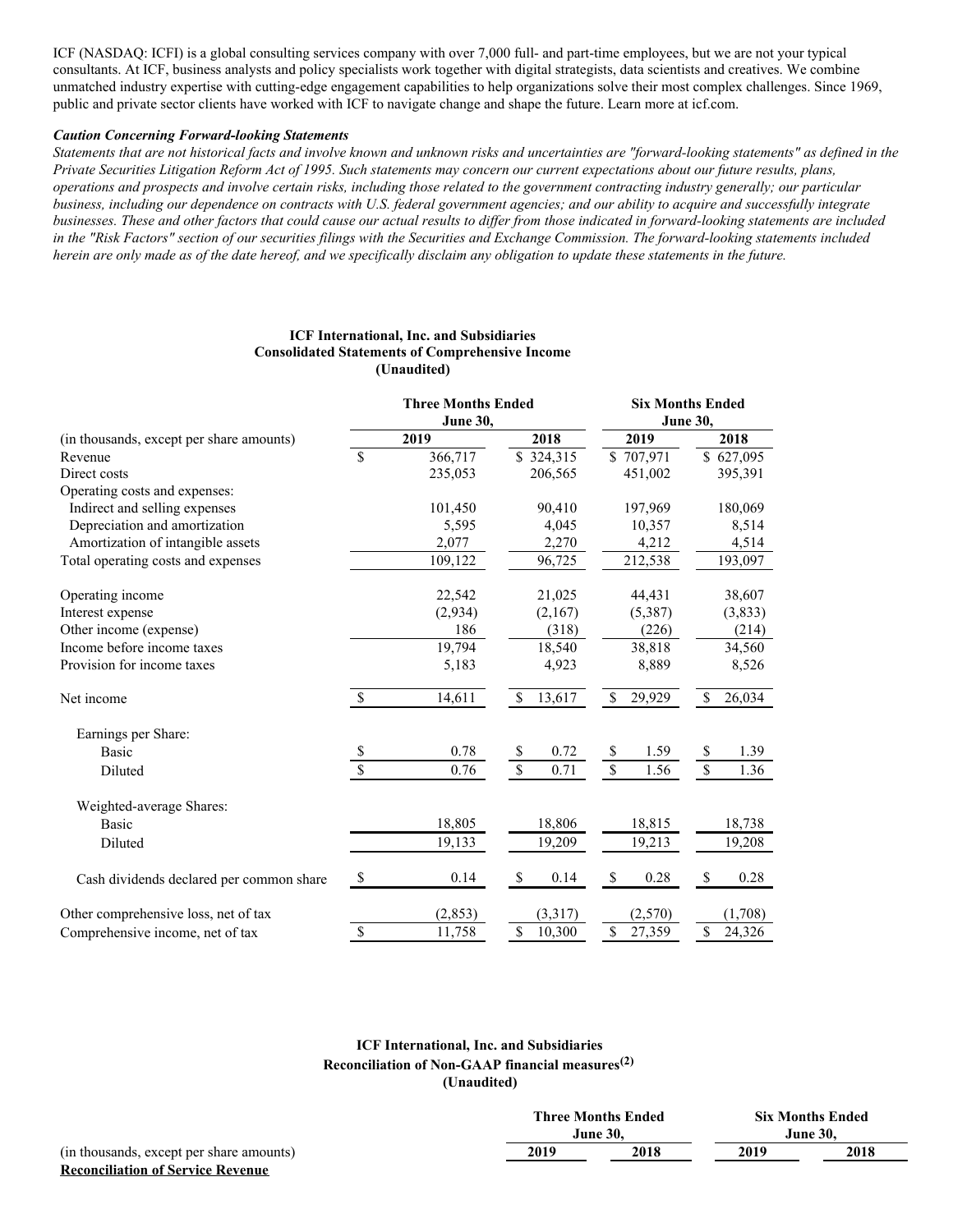| Revenue<br>Subcontractor and other direct costs $(3)$                                  | $$366,717$<br>(114,381) | $$324,315$<br>(93,330) | S.<br>$707,971$<br>(214,280) | \$<br>$627,095$<br>(172,212) |
|----------------------------------------------------------------------------------------|-------------------------|------------------------|------------------------------|------------------------------|
| Service revenue                                                                        | \$252,336               | \$230,985              | \$493,691                    | \$454,883                    |
| <b>Reconciliation of EBITDA and Adjusted EBITDA</b>                                    |                         |                        |                              |                              |
| Net income                                                                             | \$.<br>14,611           | $\mathbb{S}$<br>13,617 | \$<br>29.929                 | 26.034<br>\$                 |
| Other (income) expense                                                                 | (186)                   | 318                    | 226                          | 214                          |
| Interest expense                                                                       | 2,934                   | 2,167                  | 5,387                        | 3,833                        |
| Provision for income taxes                                                             | 5,183                   | 4,923                  | 8,889                        | 8,526                        |
| Depreciation and amortization                                                          | 7,672                   | 6,315                  | 14,569                       | 13,028                       |
| <b>EBITDA</b>                                                                          | 30,214                  | 27,340                 | 59,000                       | 51,635                       |
| Adjustment related to impairment of intangible assets $(4)$                            | 1,728                   |                        | 1,728                        |                              |
| Special charges related to acquisition expenses (5)                                    |                         | 44                     |                              | 106                          |
| Special charges related to severance for staff realignment <sup><math>(6)</math></sup> | 701                     |                        | 1.155                        | 655                          |
| Special charges related to facilities consolidations and office closures $(7)$         | 69                      |                        | 69                           |                              |
| Adjustment related to bad debt reserve (8)                                             |                         |                        | (782)                        |                              |
| Total special charges                                                                  | 2,498                   | 44                     | 2,170                        | 761                          |
| <b>Adjusted EBITDA</b>                                                                 | 32,712                  | \$27,384               | $\mathbb{S}$<br>61,170       | $\mathbb{S}$<br>52,396       |
| EBITDA Margin Percent on Revenue <sup>(9)</sup>                                        | 8.2%                    | 8.4%                   | 8.3%                         | 8.2%                         |
| EBITDA Margin Percent on Service Revenue <sup>(9)</sup>                                | 12.0%                   | 11.8%                  | 12.0%                        | 11.4%                        |
| Adjusted EBITDA Margin Percent on Revenue <sup>(9)</sup>                               | 8.9%                    | 8.4%                   | 8.6%                         | 8.4%                         |
| Adjusted EBITDA Margin Percent on Service Revenue <sup>(9)</sup>                       | 13.0%                   | 11.9%                  | 12.4%                        | 11.5%                        |
| <b>Reconciliation of Non-GAAP Diluted EPS</b>                                          |                         |                        |                              |                              |
| <b>Diluted EPS</b>                                                                     | \$<br>0.76              | \$<br>0.71             | \$<br>1.56                   | \$<br>1.36                   |
| Adjustment related to impairment of intangible assets                                  | 0.09                    |                        | 0.09                         |                              |
| Special charges related to severance for staff realignment                             | 0.04                    |                        | 0.06                         | 0.03                         |
| Special charges related to facility consolidations and office closures                 | 0.05                    |                        | 0.05                         |                              |
| Adjustment related to bad debt reserve                                                 |                         |                        | (0.04)                       |                              |
| Amortization of intangibles                                                            | 0.11                    | 0.12                   | 0.22                         | 0.24                         |
| Income tax effects $(10)$                                                              | (0.08)                  | (0.03)                 | (0.09)                       | (0.07)                       |
| Non-GAAP EPS                                                                           | 0.97<br><sup>\$</sup>   | \$<br>0.80             | $\mathbb S$<br>1.85          | $\mathbb{S}$<br>1.56         |

 $^{(2)}$ These tables provide reconciliations of non-GAAP financial measures to the most applicable GAAP numbers. While we believe that these non-GAAP financial measures may be useful in evaluating our financial information, they should be considered supplemental in nature and not as a substitute for financial information prepared in accordance with GAAP. Other companies may define similarly titled non-GAAP measures differently and, accordingly, care should be exercised in understanding how we define these measures.

(3)Subcontractor and Other Direct Costs is Direct Costs excluding Direct Labor and Fringe Costs.

 $<sup>(4)</sup>$ Adjustment related to impairment of intangible assets: The Company recognized impairment expense of \$1.7 million in the second quarter of</sup> 2019 related to intangible assets associated with a historical business acquisition.

 $^{(5)}$ Special charges related to acquisition expenses: These costs are mainly related to closed and anticipated-to-close acquisitions, consisting primarily of consultant and other outside third-party costs and amortization of deferred consideration payments, discounted as part of the acquisition.

 $<sup>(6)</sup> Special charges related to severe for staff realignment: These costs are mainly due to involuntary employee termination benefits for$ </sup> Company officers or groups of employees who have been notified that they will be terminated as part of a consolidation or reorganization.

 $<sup>(7)</sup>$  Special charges related to facilities consolidation and office closure: These costs are exit costs associated with terminated leases or full office</sup> closures. The exit costs include charges incurred under a contractual obligation that existed as of the date of the accrual and for which we will continue to pay until the contractual obligation is satisfied but with no economic benefit to us.

 $^{(8)}$  Adjustment related to bad debt reserve: During 2018, we established a bad debt reserve for amounts due from a utility client that had filed for bankruptcy and included the reserve as an adjustment due to its relative size. The adjustment reflects a favorable revision of our prior estimate of collectability based on third party interest in acquiring the receivables.

 $^{(9)}$  EBITDA Margin Percent and Adjusted EBITDA Margin Percent were calculated by dividing the non-GAAP measure by the corresponding revenue.

 $(10)$  Income tax effects were calculated using an effective U.S. GAAP tax rate of 26.2% and 26.6% for the three months ended June 30, 2019 and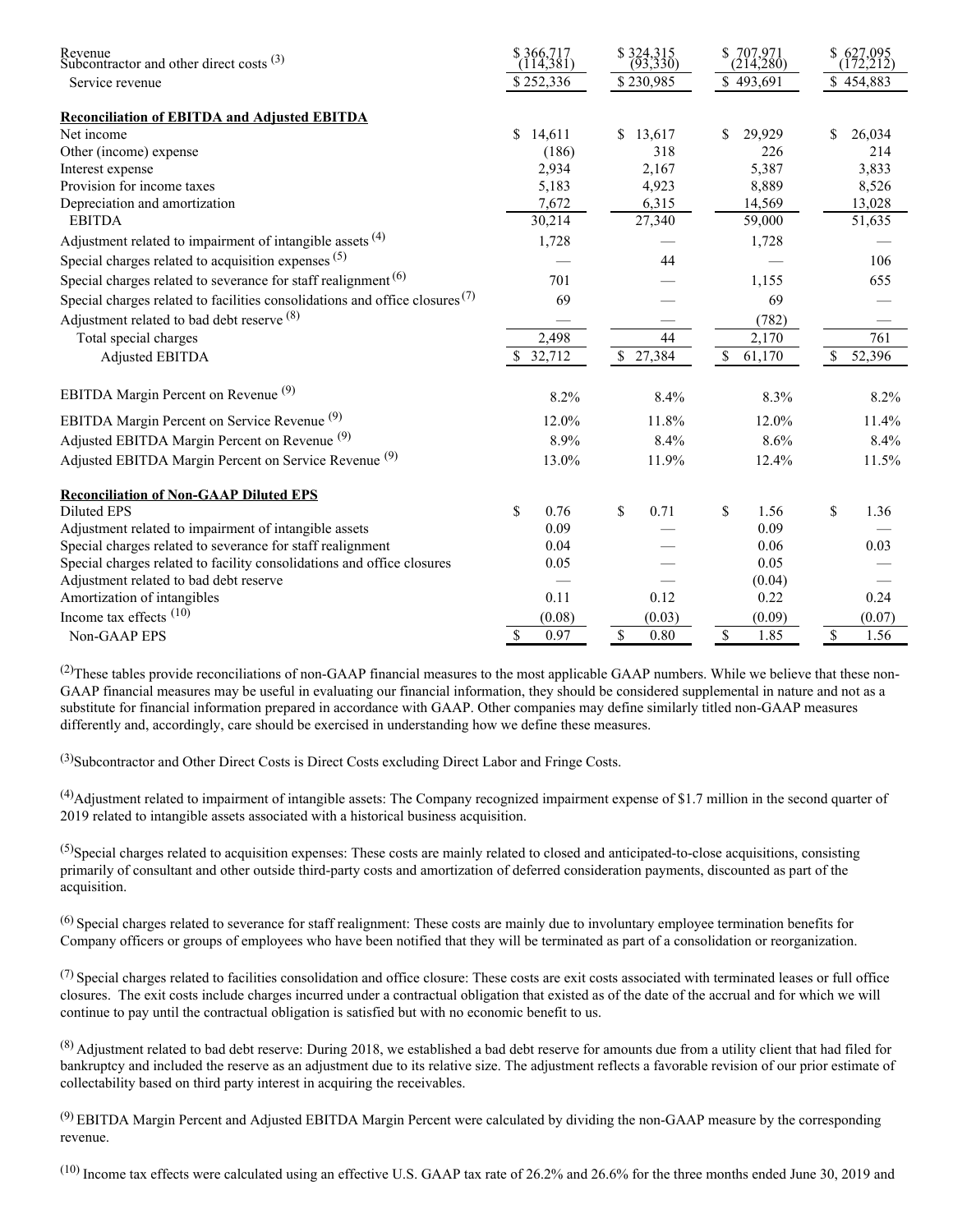## **ICF International, Inc. and Subsidiaries Consolidated Balance Sheets**

|                                                                             |               | June 30, 2019 | December 31, 2018 |           |  |
|-----------------------------------------------------------------------------|---------------|---------------|-------------------|-----------|--|
| (in thousands, except share and per share amounts)                          |               | (Unaudited)   |                   |           |  |
| Assets                                                                      |               |               |                   |           |  |
| <b>Current Assets:</b>                                                      |               |               |                   |           |  |
| Cash and cash equivalents                                                   | \$            | 6,304         | \$                | 11,694    |  |
| Contract receivables, net                                                   |               | 276,982       |                   | 230,966   |  |
| Contract assets                                                             |               | 141,960       |                   | 126,688   |  |
| Prepaid expenses and other assets                                           |               | 16,733        |                   | 16,253    |  |
| Income tax receivable                                                       |               | 12,194        |                   | 6,505     |  |
| <b>Total Current Assets</b>                                                 |               | 454,173       |                   | 392,106   |  |
| Property and Equipment, net                                                 |               | 54,455        |                   | 48,105    |  |
| <b>Other Assets:</b>                                                        |               |               |                   |           |  |
| Restricted cash - non-current                                               |               |               |                   | 1,292     |  |
| Goodwill                                                                    |               | 719,117       |                   | 715,644   |  |
| Other intangible assets, net                                                |               | 29,548        |                   | 35,494    |  |
| Operating lease - right-of-use assets                                       |               | 132,715       |                   |           |  |
| Other assets                                                                |               | 23,762        |                   | 21,221    |  |
| <b>Total Assets</b>                                                         | $\mathcal{S}$ | 1,413,770     | $\mathbb{S}$      | 1,213,862 |  |
|                                                                             |               |               |                   |           |  |
| <b>Liabilities and Stockholders' Equity</b>                                 |               |               |                   |           |  |
| <b>Current Liabilities:</b>                                                 |               |               |                   |           |  |
| Accounts payable                                                            | \$            | 95,068        | \$                | 102,599   |  |
| Contract liabilities                                                        |               | 33,435        |                   | 33,494    |  |
| Operating lease liabilities - current                                       |               | 29,238        |                   |           |  |
| Accrued salaries and benefits                                               |               | 47,636        |                   | 44,103    |  |
| Accrued subcontractors and other direct costs                               |               | 41,275        |                   | 58,791    |  |
| Accrued expenses and other current liabilities                              |               | 27,311        |                   | 39,072    |  |
| <b>Total Current Liabilities</b>                                            |               | 273,963       |                   | 278,059   |  |
| <b>Long-term Liabilities:</b>                                               |               |               |                   |           |  |
| Long-term debt                                                              |               | 288,544       |                   | 200,424   |  |
| Operating lease liabilities - non-current                                   |               | 116,940       |                   |           |  |
| Deferred rent                                                               |               |               |                   | 13,938    |  |
| Deferred income taxes                                                       |               | 42,079        |                   | 40,165    |  |
| Other long-term liabilities                                                 |               | 25,607        |                   | 20,859    |  |
| <b>Total Liabilities</b>                                                    |               | 747,133       |                   | 553,445   |  |
| <b>Contingencies (Note 15)</b>                                              |               |               |                   |           |  |
| <b>Stockholders' Equity:</b>                                                |               |               |                   |           |  |
| Preferred stock, par value \$.001; 5,000,000 shares authorized; none issued |               |               |                   |           |  |
| Common stock, par value \$.001; 70,000,000 shares authorized; 22,722,494    |               |               |                   |           |  |
| and 22,445,576 shares issued as of June 30, 2019 and December 31, 2018,     |               |               |                   |           |  |
| respectively; 18,758,986 and 18,817,495 shares outstanding as of June 30,   |               |               |                   |           |  |
| 2019 and December 31, 2018, respectively                                    |               | 23            |                   | 22        |  |
| Additional paid-in capital                                                  |               | 335,345       |                   | 326,208   |  |
| Retained earnings                                                           |               | 511,095       |                   | 486,442   |  |
| Treasury stock                                                              |               | (164, 705)    |                   | (139,704) |  |
| Accumulated other comprehensive loss                                        |               | (15, 121)     |                   | (12, 551) |  |
| <b>Total Stockholders' Equity</b>                                           |               | 666,637       |                   | 660,417   |  |
| <b>Total Liabilities and Stockholders' Equity</b>                           | \$            | 1,413,770     | $\mathbb S$       | 1,213,862 |  |
|                                                                             |               |               |                   |           |  |

### **ICF International, Inc. and Subsidiaries Consolidated Statements of Cash Flows (Unaudited)**

| <b>Six Months Ended</b> |  |  |  |  |
|-------------------------|--|--|--|--|
| <b>June 30,</b>         |  |  |  |  |
| 2019<br>2018            |  |  |  |  |
|                         |  |  |  |  |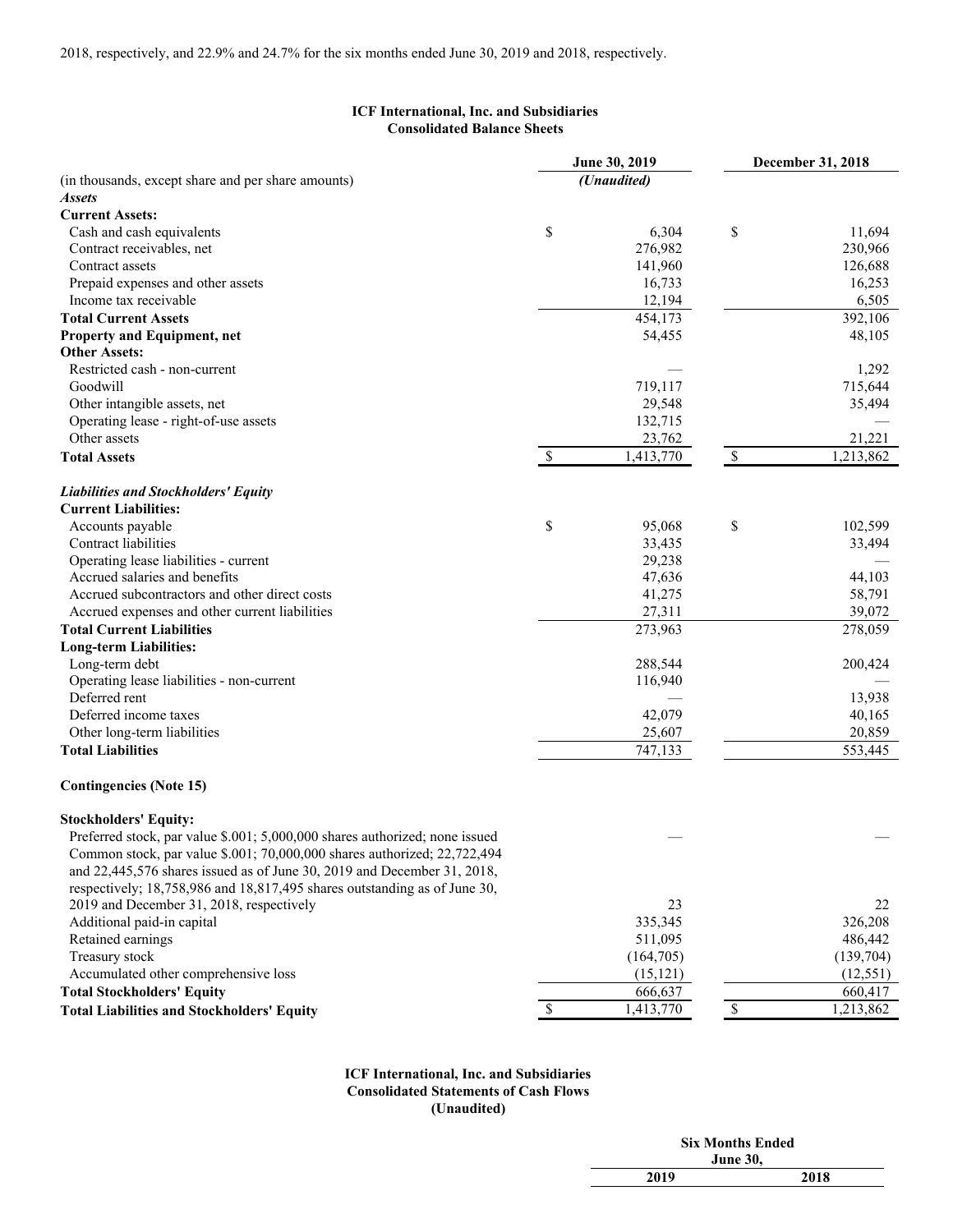| (in thousands)                                                                 |              |            |              |           |
|--------------------------------------------------------------------------------|--------------|------------|--------------|-----------|
| <b>Cash Flows from Operating Activities</b>                                    |              |            |              |           |
| Net income                                                                     | \$           | 29,929     | \$           | 26,034    |
| Adjustments to reconcile net income to net cash used in operating              |              |            |              |           |
| activities:                                                                    |              |            |              |           |
| Bad debt expense                                                               |              | 304        |              | 638       |
| Deferred income taxes                                                          |              | 2,872      |              | 598       |
| Non-cash equity compensation                                                   |              | 7,865      |              | 5,347     |
| Depreciation and amortization                                                  |              | 14,569     |              | 13,027    |
| Facilities consolidation reserve                                               |              | (134)      |              | (127)     |
| Amortization of debt issuance costs                                            |              | 254        |              | 256       |
| Impairment of long-lived assets                                                |              | 1,728      |              |           |
| Other adjustments, net                                                         |              | (450)      |              | 485       |
| Changes in operating assets and liabilities:                                   |              |            |              |           |
| Net contract assets and liabilities                                            |              | (15,508)   |              | (19, 658) |
| Contract receivables                                                           |              | (46,212)   |              | (6,609)   |
| Prepaid expenses and other assets                                              |              | (1,609)    |              | (7,115)   |
| Accounts payable                                                               |              | (7, 569)   |              | (11, 283) |
| Accrued salaries and benefits                                                  |              | 3,535      |              | (1,378)   |
| Accrued subcontractors and other direct costs                                  |              | (17, 479)  |              | (17,280)  |
| Accrued expenses and other current liabilities                                 |              | (11,460)   |              | 3,757     |
| Income tax receivable and payable                                              |              | (8, 733)   |              | (7,315)   |
| Other liabilities                                                              |              | 152        |              | (1,102)   |
| <b>Net Cash Used in Operating Activities</b>                                   |              | (47, 946)  |              | (21, 725) |
| <b>Cash Flows from Investing Activities</b>                                    |              |            |              |           |
| Capital expenditures for property and equipment and capitalized software       |              | (14,516)   |              | (9,397)   |
| Payments for business acquisitions, net of cash received                       |              | (1, 819)   |              | (11, 838) |
| <b>Net Cash Used in Investing Activities</b>                                   |              | (16, 335)  |              | (21, 235) |
| <b>Cash Flows from Financing Activities</b>                                    |              |            |              |           |
| Advances from working capital facilities                                       |              | 378,474    |              | 284,773   |
| Payments on working capital facilities                                         |              | (290, 354) |              | (247,378) |
| Payments on capital expenditure obligations                                    |              | (1,621)    |              | (3,131)   |
| Debt issue costs                                                               |              |            |              | (21)      |
| Proceeds from exercise of options                                              |              | 429        |              | 3,533     |
| Dividends paid                                                                 |              | (5,278)    |              | (2,635)   |
| Net payments for stockholder issuances and buybacks                            |              | (24, 158)  |              | (8,597)   |
| <b>Net Cash Provided by Financing Activities</b>                               |              | 57,492     |              | 26,544    |
| Effect of Exchange Rate Changes on Cash, Cash Equivalents, and Restricted Cash |              | 107        |              | (249)     |
| Decrease in Cash, Cash Equivalents, and Restricted Cash                        |              | (6,682)    |              | (16, 665) |
| Cash, Cash Equivalents, and Restricted Cash, Beginning of Period               |              | 12,986     |              | 24,266    |
| Cash, Cash Equivalents, and Restricted Cash, End of Period                     | $\$$         | 6,304      | $\mathbb{S}$ | 7,601     |
| <b>Supplemental Disclosure of Cash Flow Information</b>                        |              |            |              |           |
| Cash paid during the period for:                                               |              |            |              |           |
| Interest                                                                       | \$           | 4,697      | \$           | 3,641     |
| Income taxes                                                                   | $\mathbb{S}$ | 15,426     | $\mathbb{S}$ | 11,490    |
| Non-cash investing and financing transactions:                                 |              |            |              |           |
| Capital expenditure obligations                                                | \$           |            | \$           | 6,121     |
|                                                                                |              |            |              |           |

#### **ICF International, Inc. and Subsidiaries Supplemental Schedule (11)**

| Revenue by client markets               | <b>Three Months Ended</b><br><b>June 30.</b> | <b>Six Months Ended</b><br><b>June 30.</b> |      |      |
|-----------------------------------------|----------------------------------------------|--------------------------------------------|------|------|
|                                         | 2019                                         | 2018                                       | 2019 | 2018 |
| Energy, environment, and infrastructure | 46%                                          | 41%                                        | 46%  | 41%  |
| Health, education, and social programs  | 36%                                          | 41%                                        | 36%  | 41%  |
| Safety and security                     | 8%                                           | 8%                                         | 8%   | 8%   |
| Consumer and financial services         | 10%                                          | 10%                                        | 10%  | 10%  |